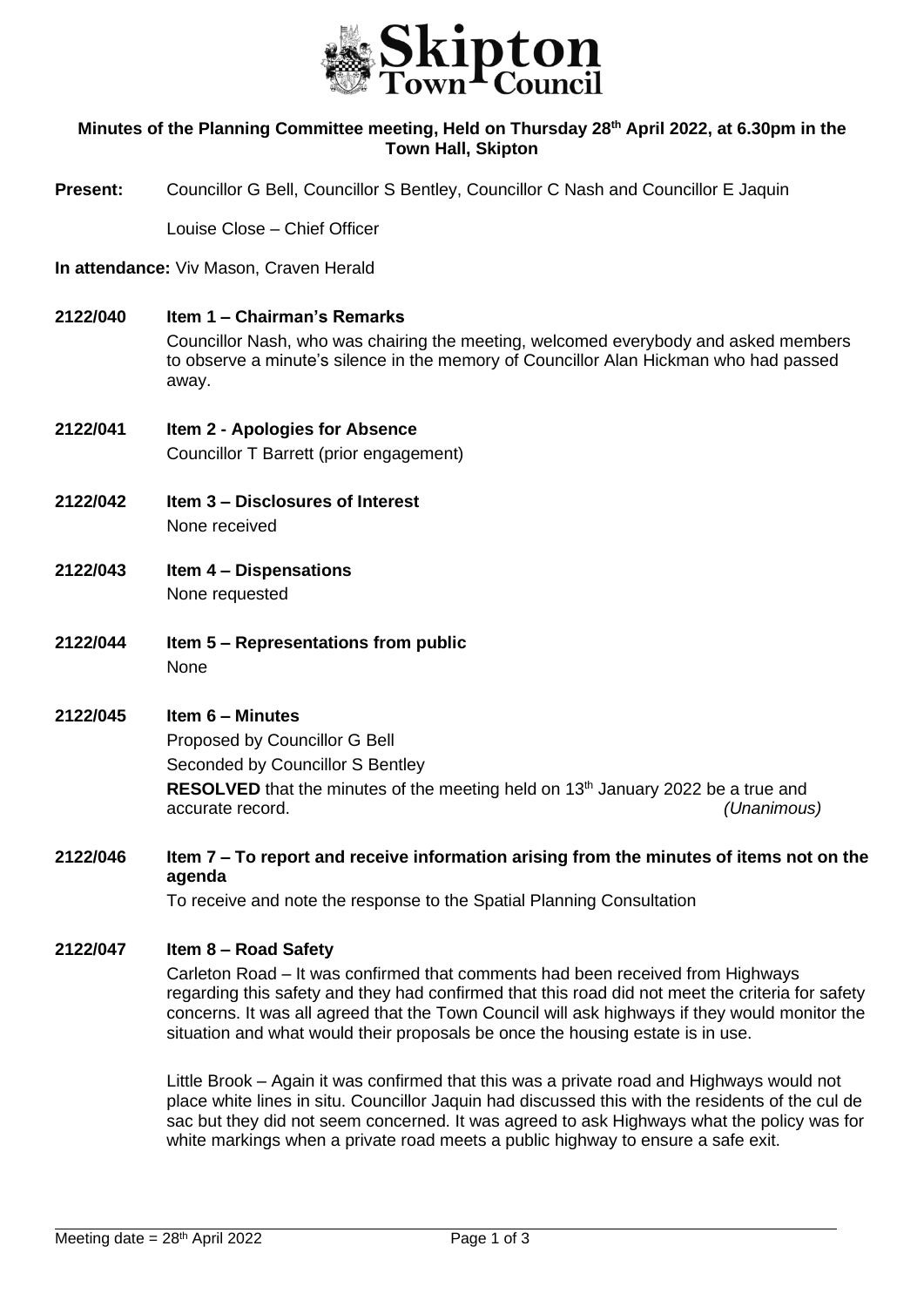# **SKIPTON TOWN COUNCIL 28th April <sup>2022</sup> 18:30pm**

Greatwood and Horse Close – It was reported that a breach of the planning consent had been broken and subsequently reported. Vehicles had used an alternative route to the agreed route and timings when planning had been agreed. It was reported that Craven District Council had spoken with the developer and had then closed the matter. It was agreed that the Town Council would ask for a banksman to be deployed to maintain that the correct access routes are used and enforced.

### **2122/048 Item 9 – Land between A59 and Gargrave Road, East of the Gargrave roundabout.**

Councillor Nash advised that she is aware of many objections raised by local residents with regard to this application and the proposed area was a green space and a departure from the local plan. It was confirmed that the site was within the parish boundary but that the road wasn't. Councillor Jaquin advised that maybe the Town Council should go to the committee meeting and speak regarding this application. Councillor Nash proposed that she would like to submit an objection to this application as it is on a listed green space and a precedent should not be set for building on green spaces.

Councillor Bentley advised she thought the proposal was a fantastic idea and would reduce pollution in the town as farming vehicles travelling to the auction mart would not need to enter the town centre. It also provides this filling station facility on a major road on the outskirts of the town.

Councillors Nash proposal was not seconded, and the motion fell with no further action.

### **2122/049 Item 10 – Strategic Housing Land availability**

Councillor Nash recommended that the land in question should be used for solar panels. Councillor Bentley advised that it should be left alone and not submitted for potential housing, especially it is prone to flooding.

Proposed by Councillor S Bentley

Seconded by Councillor G Bell

**RESOLVED** to withdraw this submission and not recommended for potential housing.

#### **2122/050 Item 11- Double Yellow Lines**

A request had been received for double yellow lines at Aldersley avenue. Councillor Bell asked if restrictions were placed there then where would vehicles park. Councillor Jaquin asked what the alternative measures would be for parking.

Proposed by Councillor Jaquin

Seconded by Councillor S Bentley

**RESOLVED** to not support this request form a resident. *(3 in favour, 1 abstention)*

### **2122/051 Item 12 – Sustainability goals**

Councillor Nash had submitted a paper with ideas of how the committee could be sustainable which was circulated. This was discussed. It was agreed that these ideas would be placed in the terms of reference and a tick list would be created of this goals so that when discussions were held regarding applications, the goals could be ticked off as used.

\_\_\_\_\_\_\_\_\_\_\_\_\_\_\_\_\_\_\_\_\_\_\_\_\_\_\_\_\_\_\_\_\_\_\_\_\_\_\_\_\_\_\_\_\_\_\_\_\_\_\_\_\_\_\_\_\_\_\_\_ \_\_\_\_\_\_\_\_\_\_